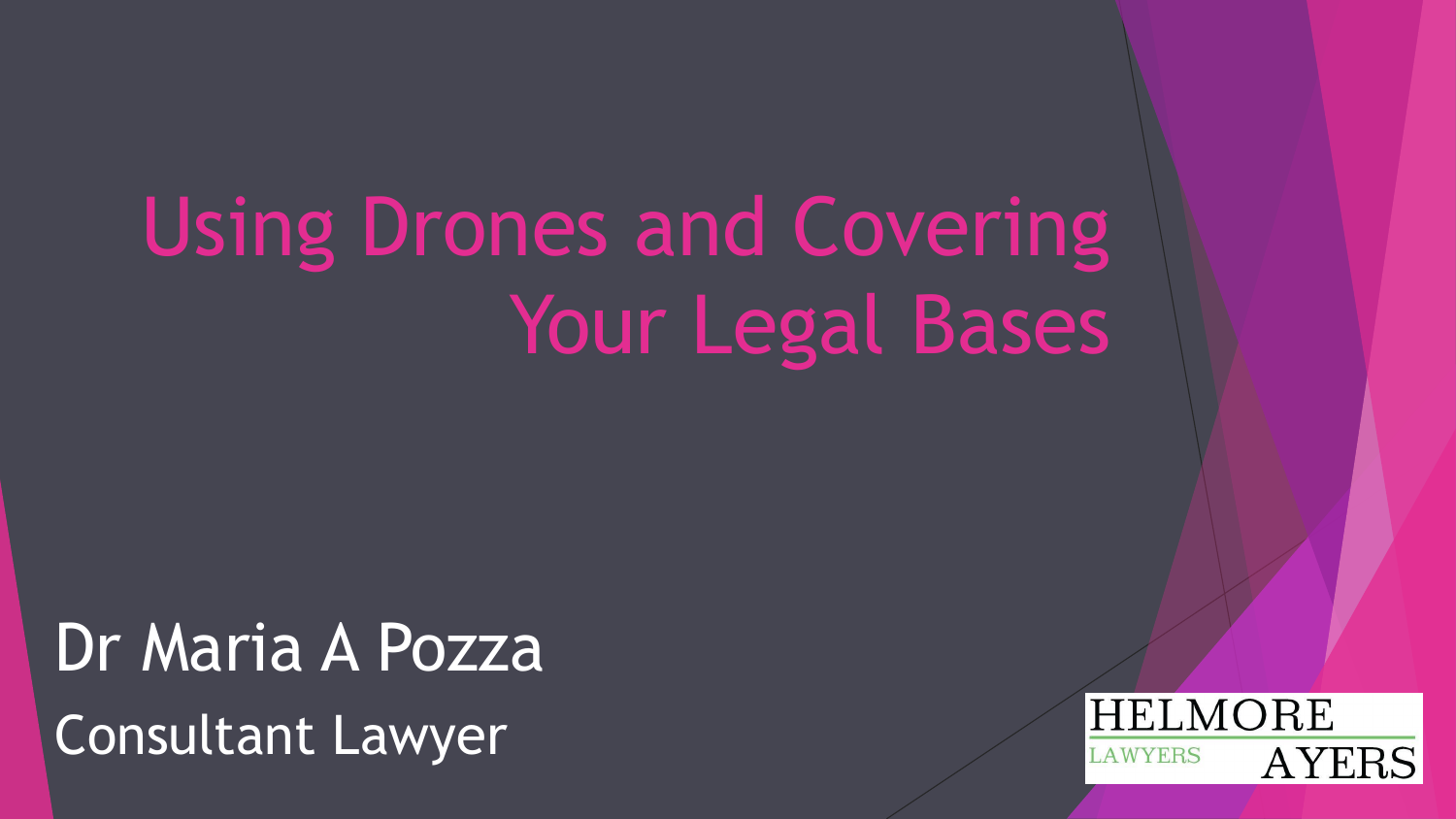#### Disclaimer

THIS IS NOT LEGAL ADVICE THIS IS NOT MEANT TO CONSTITUTE ANY ADVICE IN ANY WAY SHAPE OR FORM THIS PRESENTATION IS MERELY A PRESENTATION OF RESEARCH AND NOTABLE UPDATES OF LEGISLATION AMONG PROFESSIONALS IF YOU HAVE ANY QUERIES PLEASE SEE ME AFTER THE **PRESENTATION** YOU SHOULD ALWAYS CONSULT YOUR LAWYER DO NOT RECORD IN ANY WAY OR DISSEMINATE IN ANY WAY, THIS **PRESENTATION**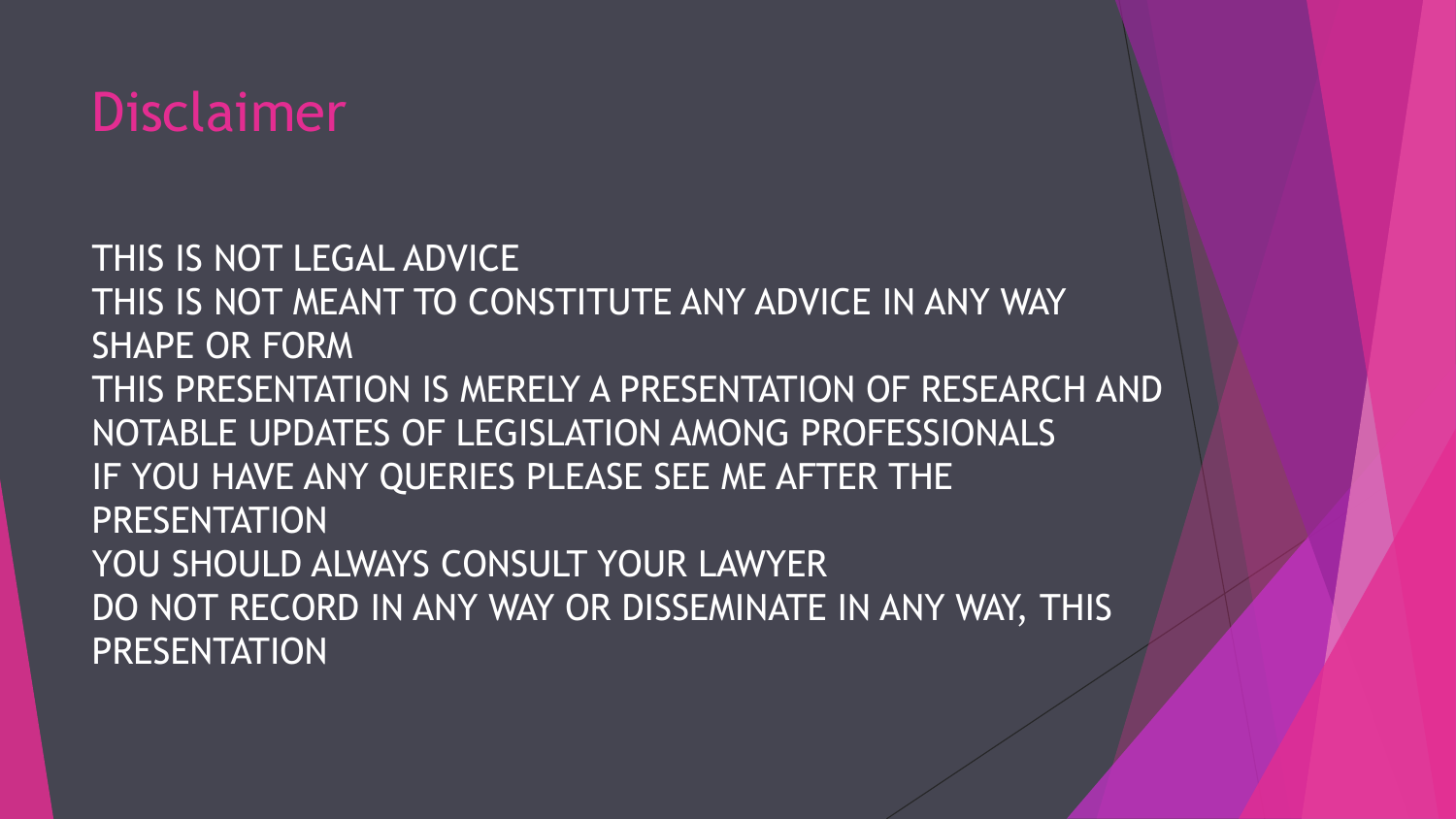#### **Overview**

- How technology is changing and the importance of Drones (UAVs)
- The law surrounding the use of UAVs
- $\blacktriangleright$  Keeping up-to-date with changes, properly referencing and updating your terms and conditions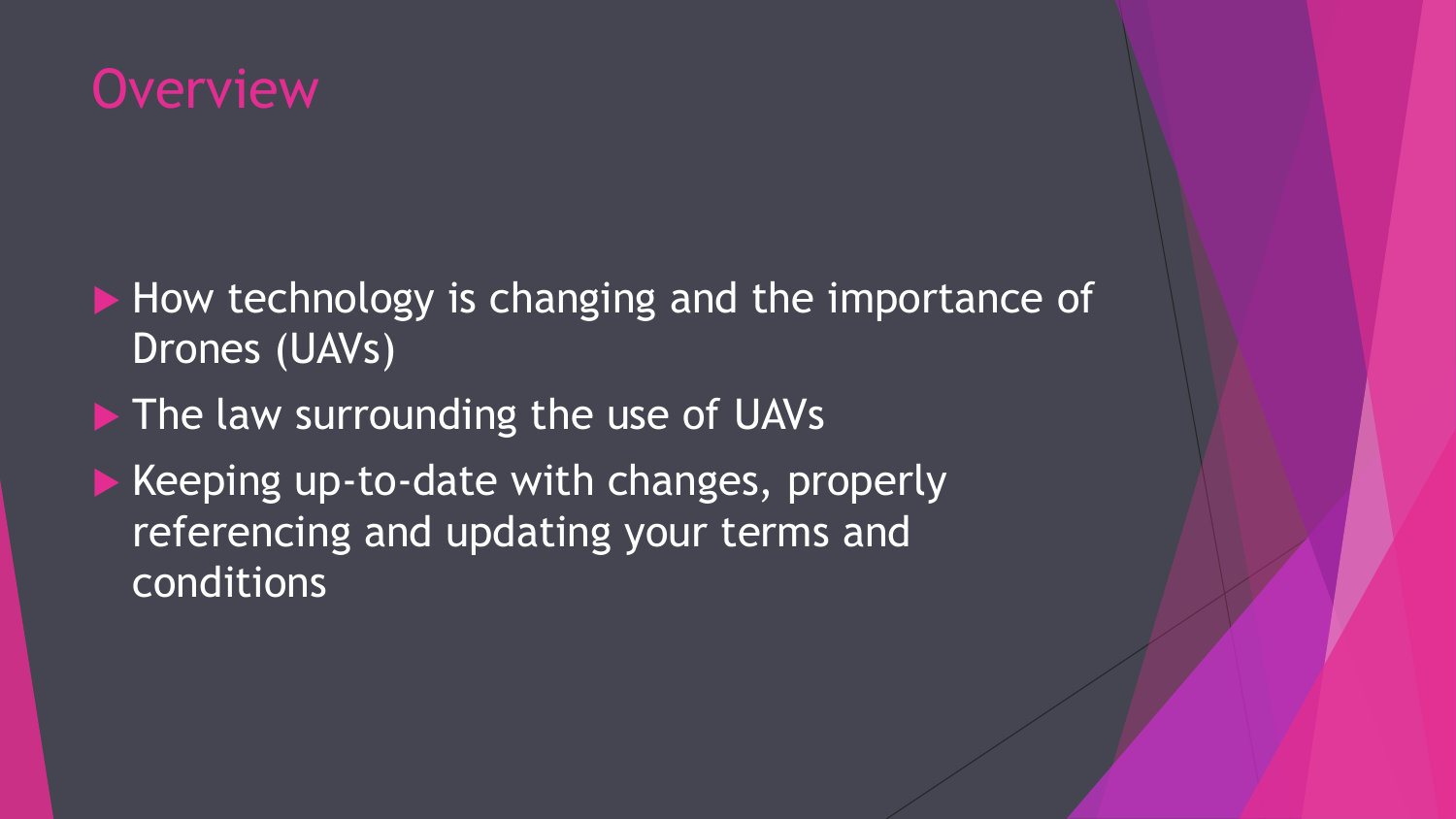

What is a UAV?

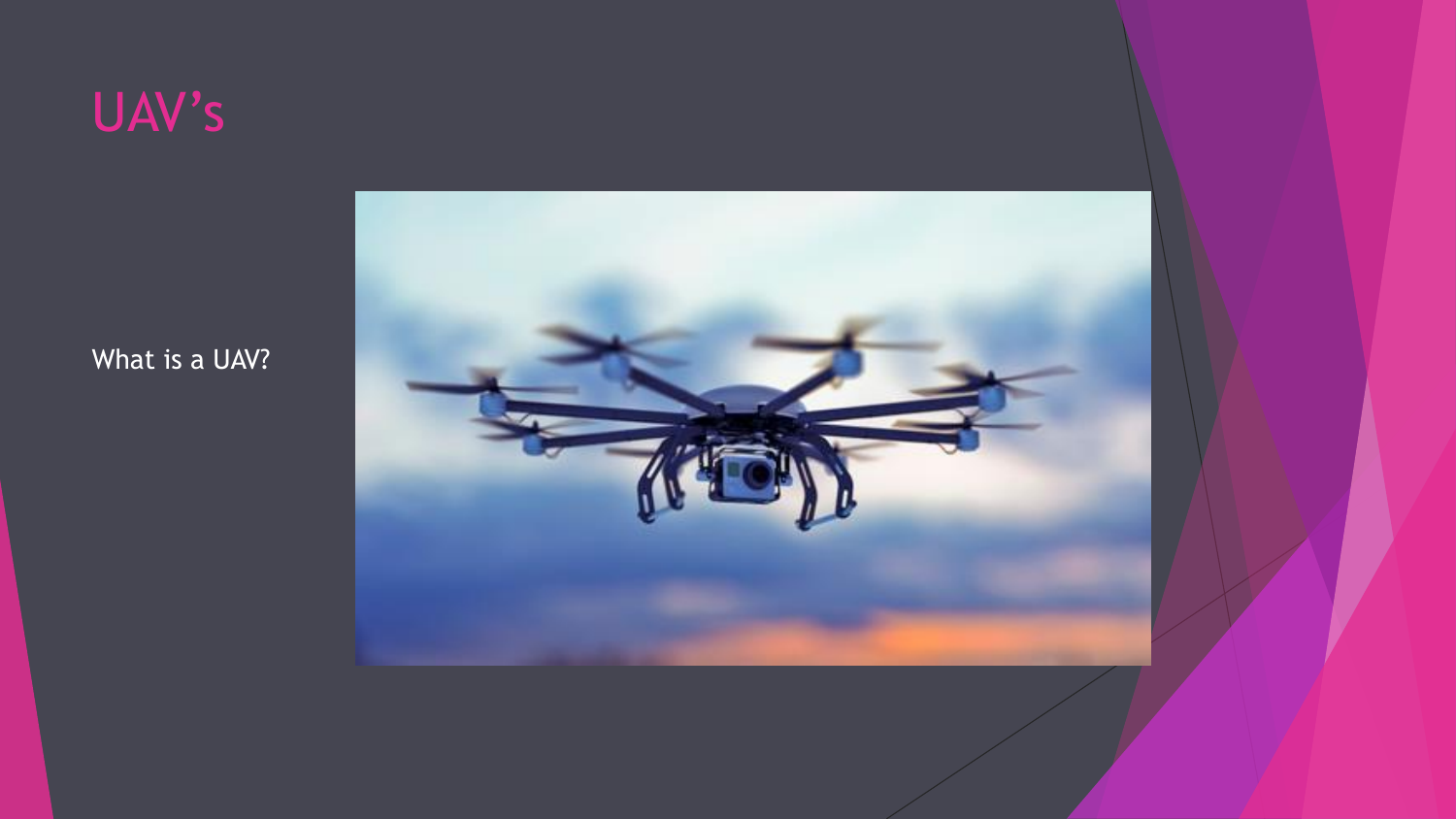How technology is changing and the importance of Drones (UAVs)

# **Technology is rapidly changing... Historical development of UAVs**

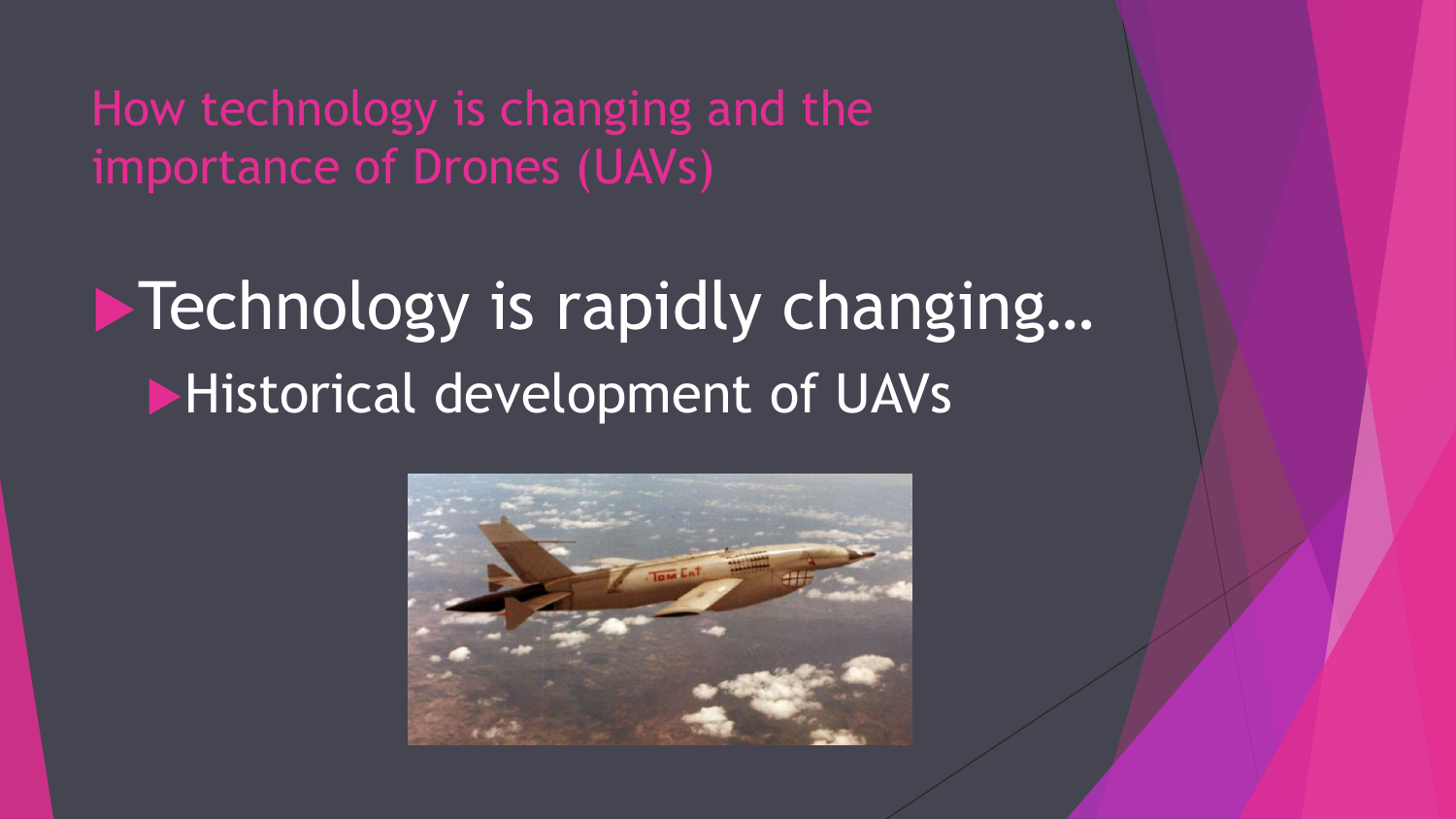#### UAVs



 $\pmb{\star}$ 

 $\sigma$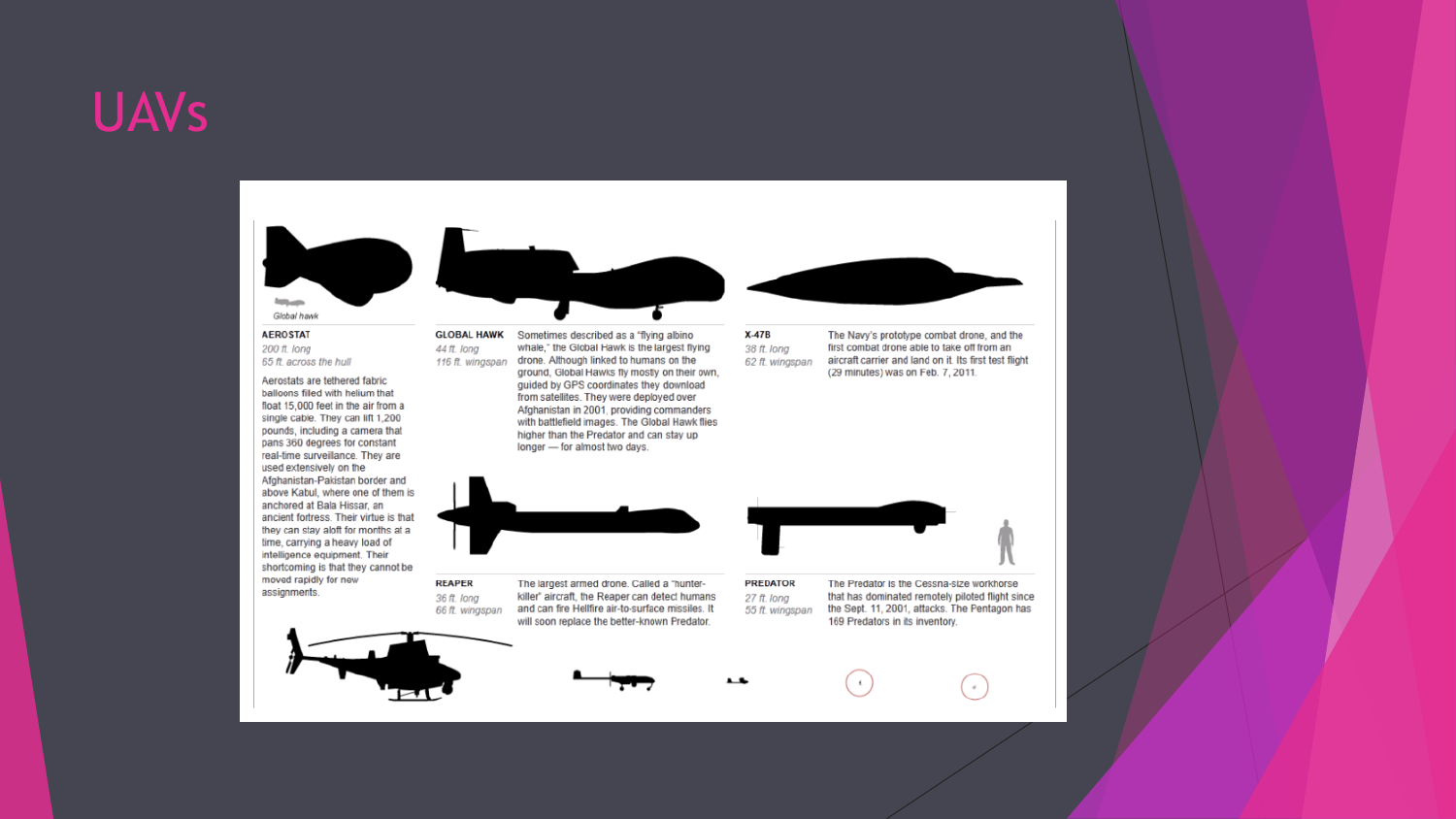#### Why are drones becoming important?

**Military uses aside (as well as spying on your** neighbours watering their garden whilst a water ban is in place….)

 $\blacktriangleright$  Save time

A new safety element for workers? Save lives???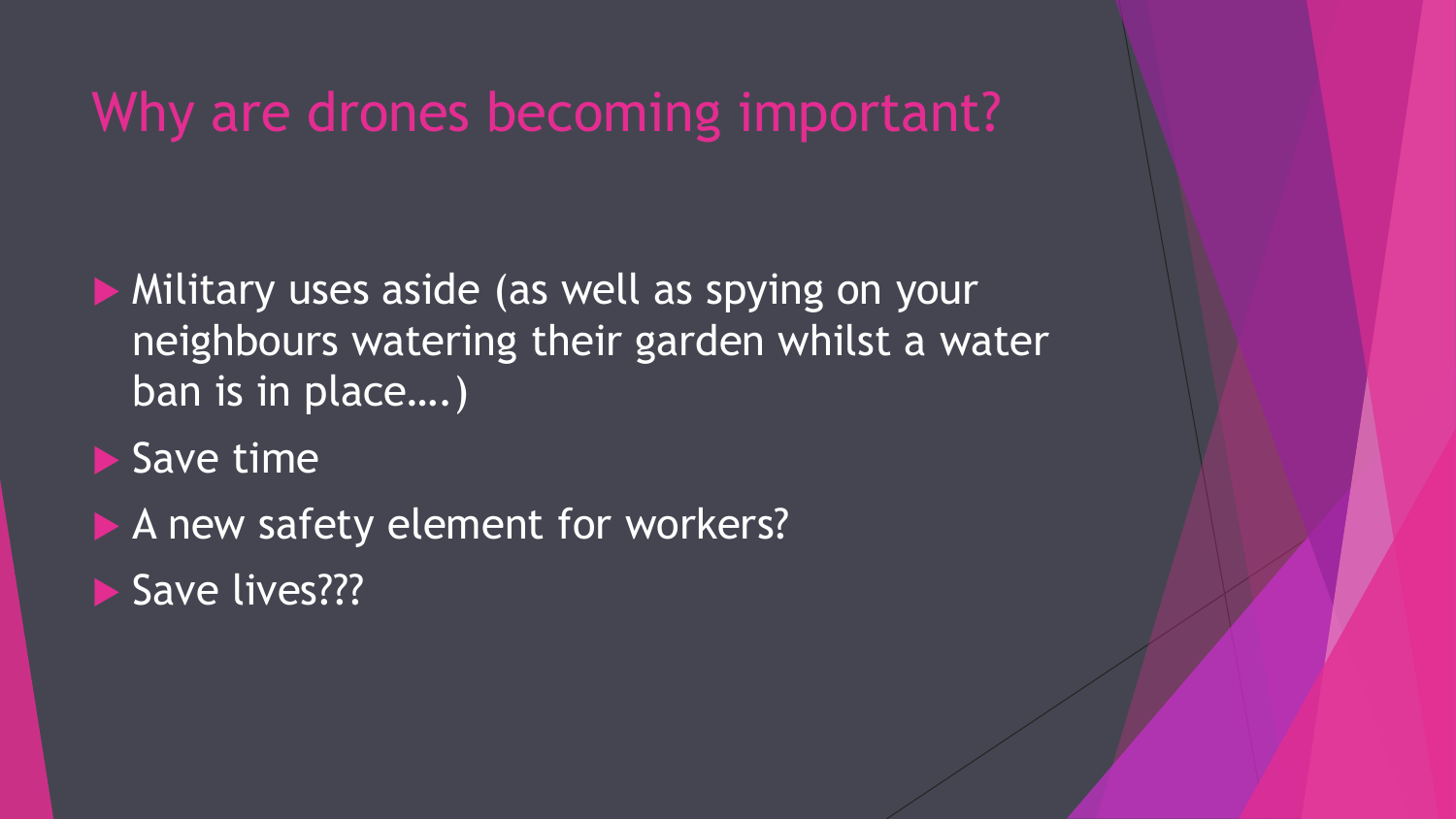# **Survey**

- ▶ Who is using a UAV?
- $\blacktriangleright$  Part 101 or 102 or both?
- Who is contemplating the use of UAVs?
- **Fig. 2** Terms of engagement or terms and conditions pertaining to UAV use?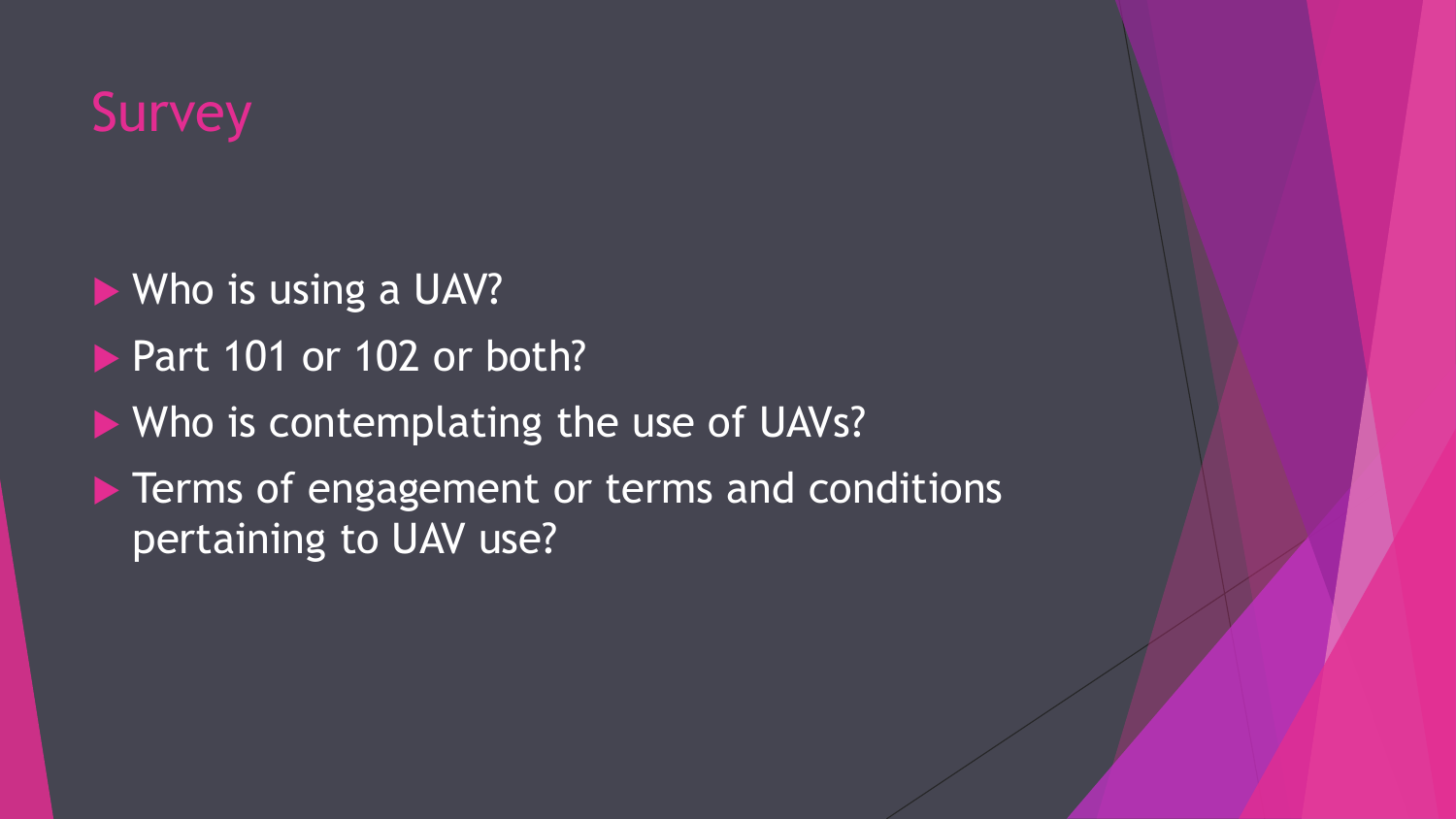#### US perceptions of UAVs and the use of Airspace

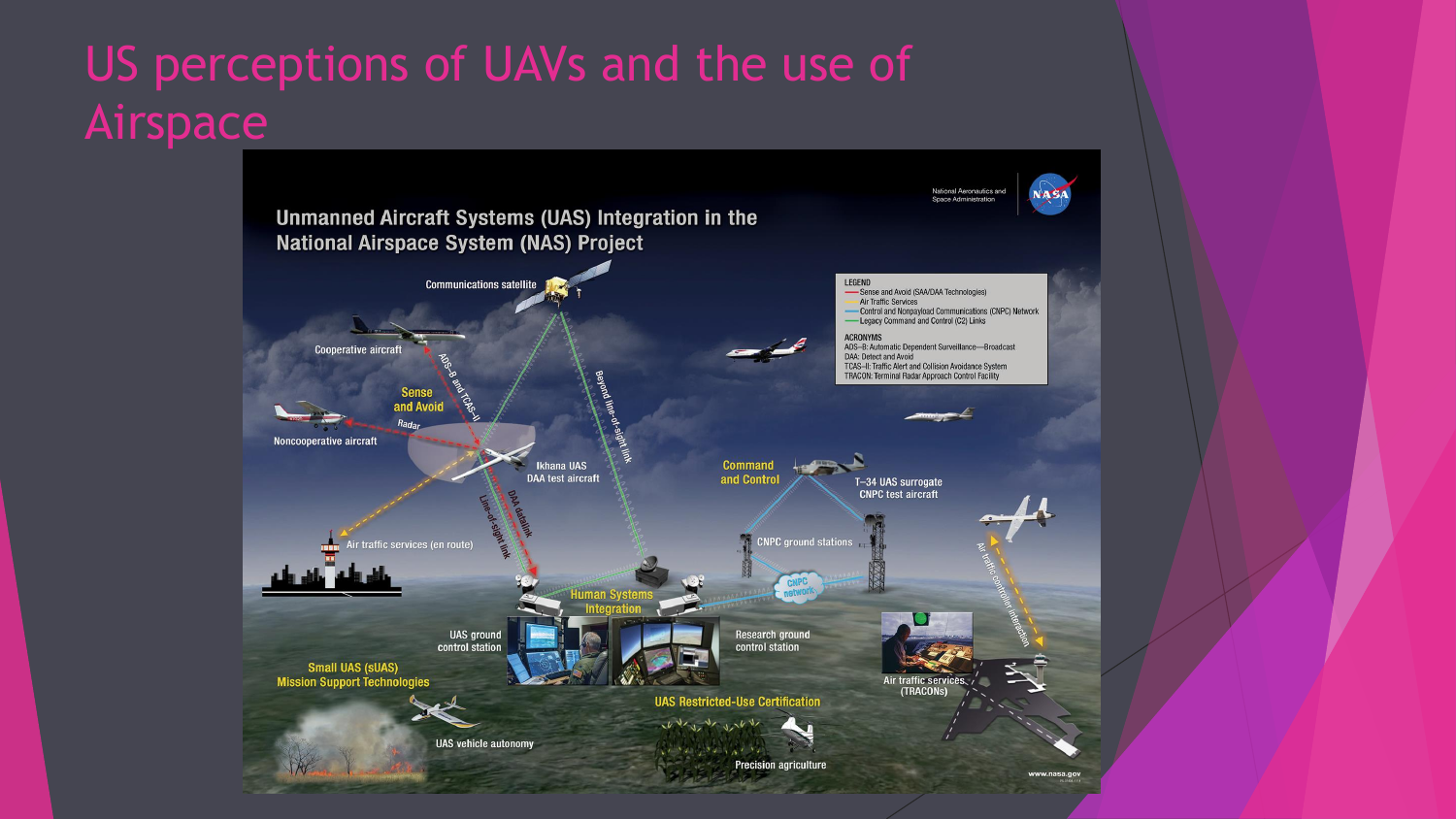#### Airspace

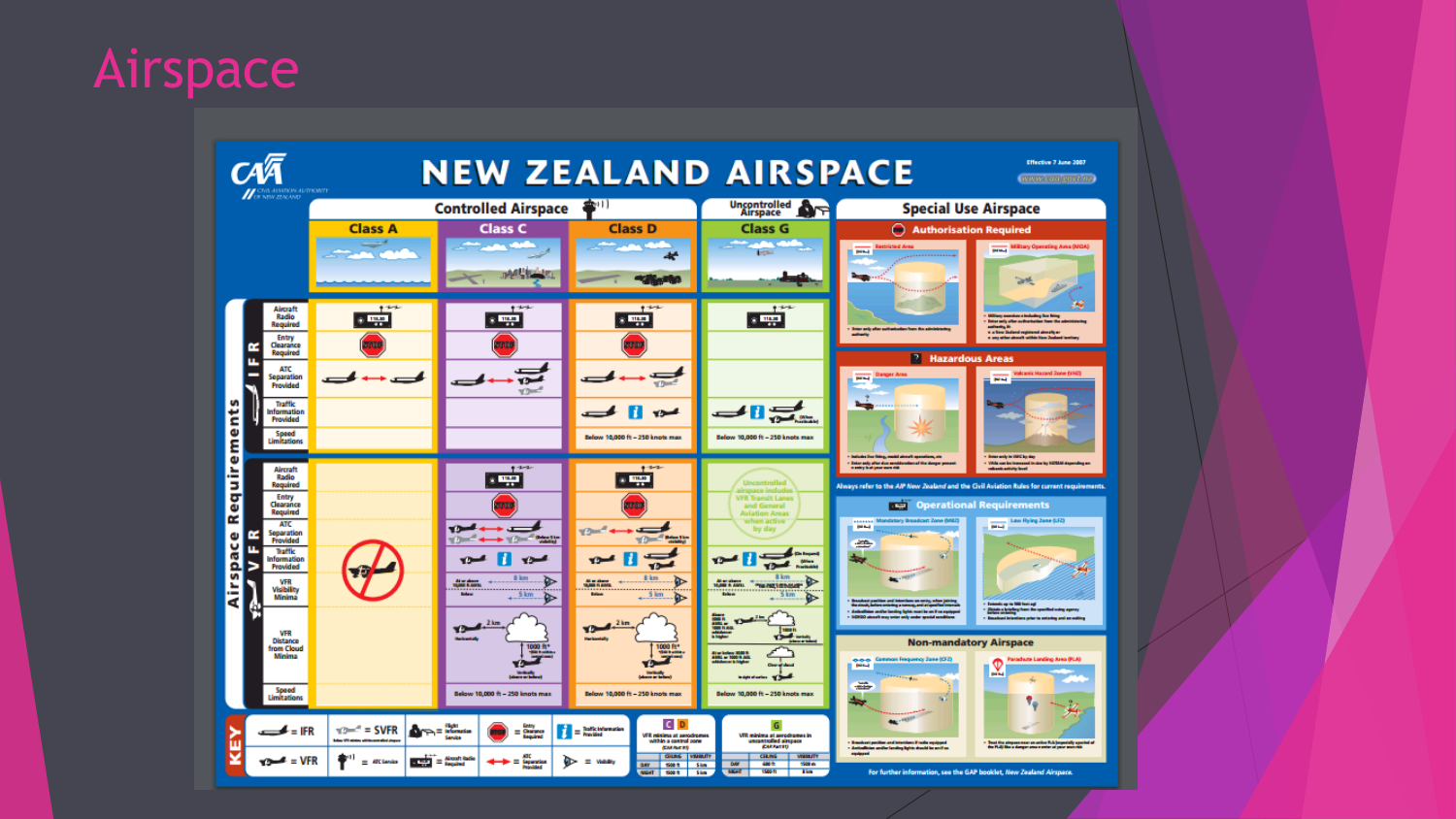# Domestic law – vertical International law - horizontal

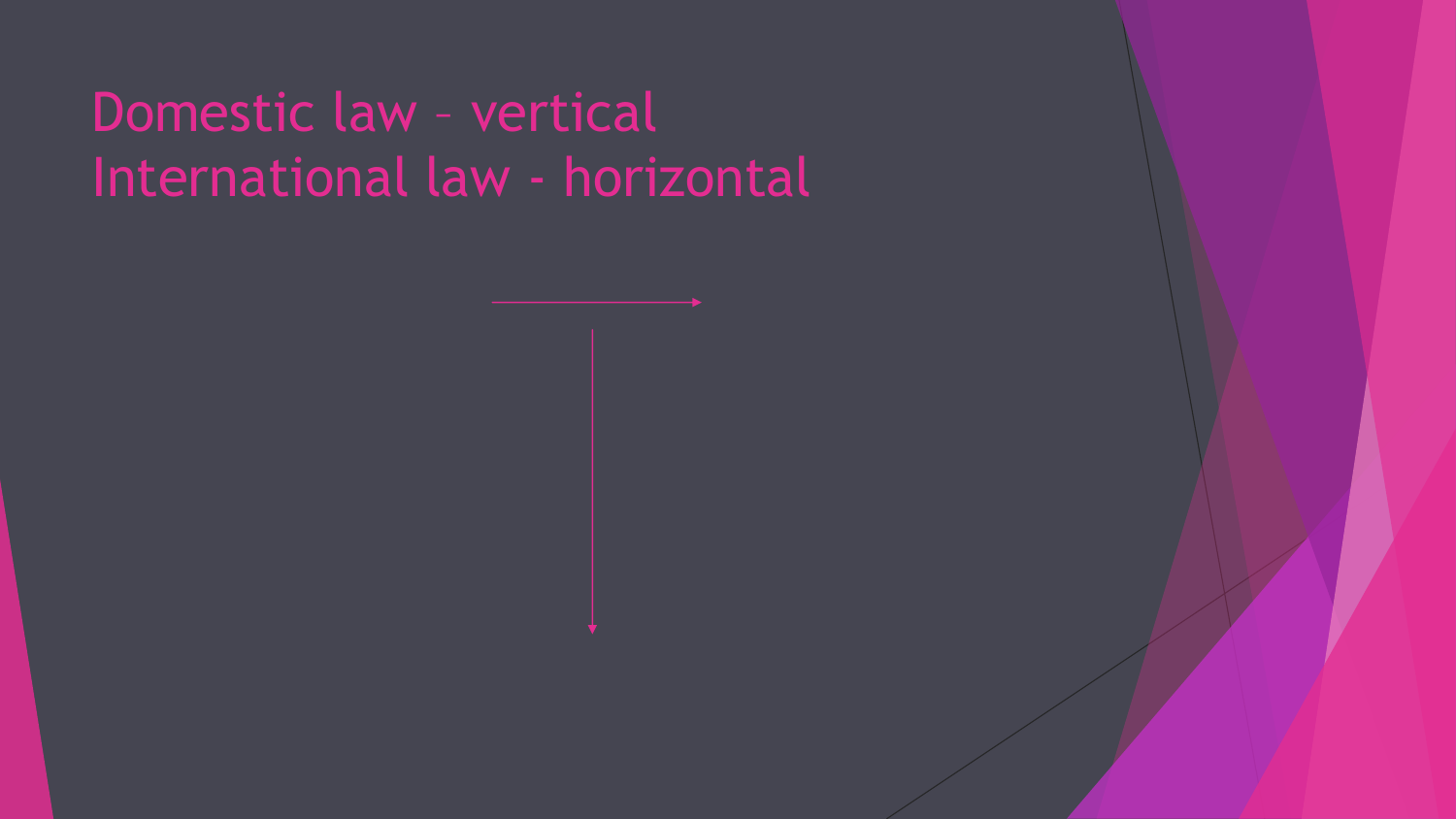The law surrounding the use of UAVs

 ICAO **Civil Aviation Authority Regulations Part 101 requirements** Part 102 requirements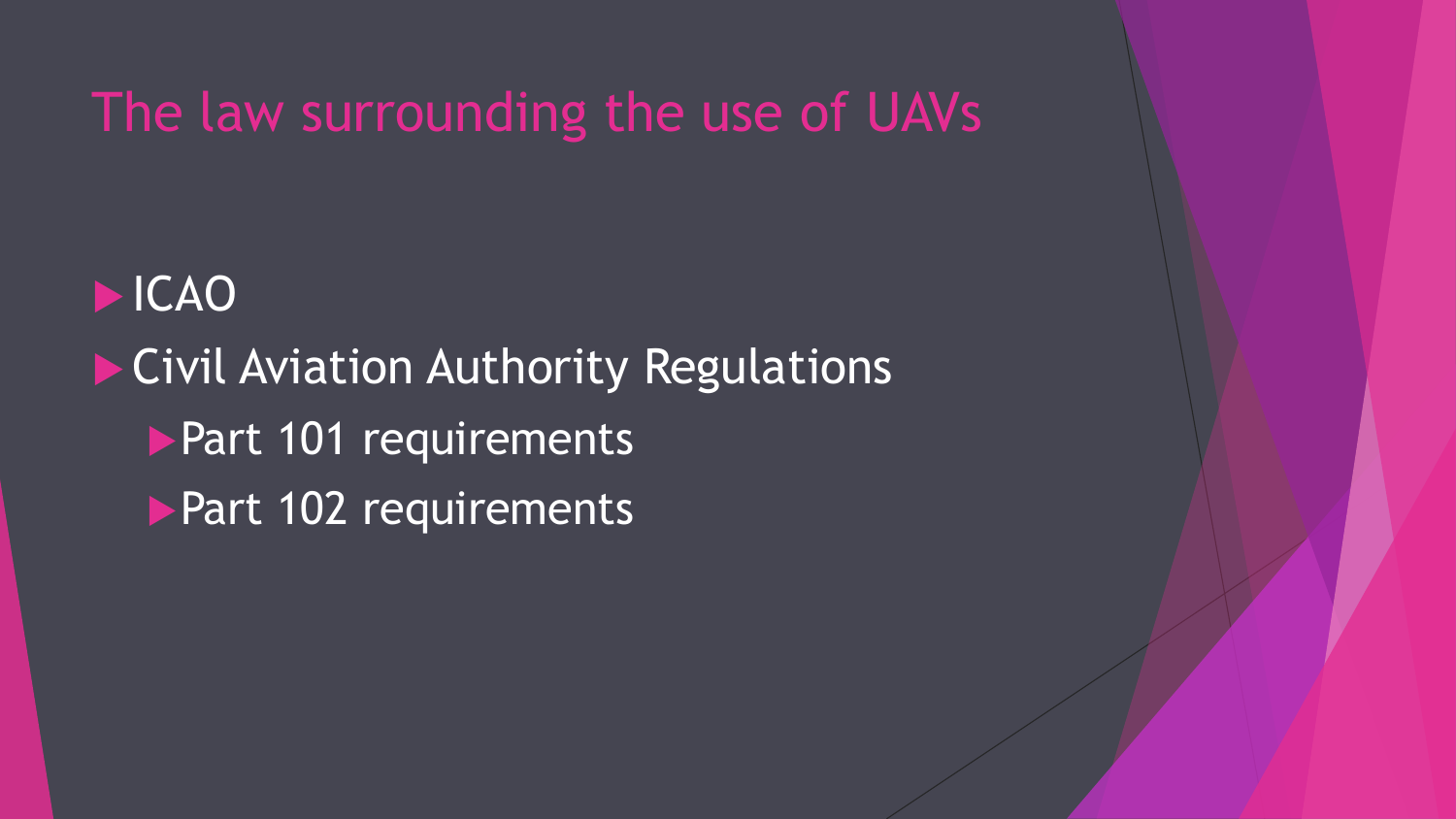## Ambiguities

- Demarcation air space and outer space???
- Line of sight? Long sighted or short sighted? Google maps calculation by foot?
- ▶ Different types of drones: list available on CAA but new and improved UAVs are frequenting the market constantly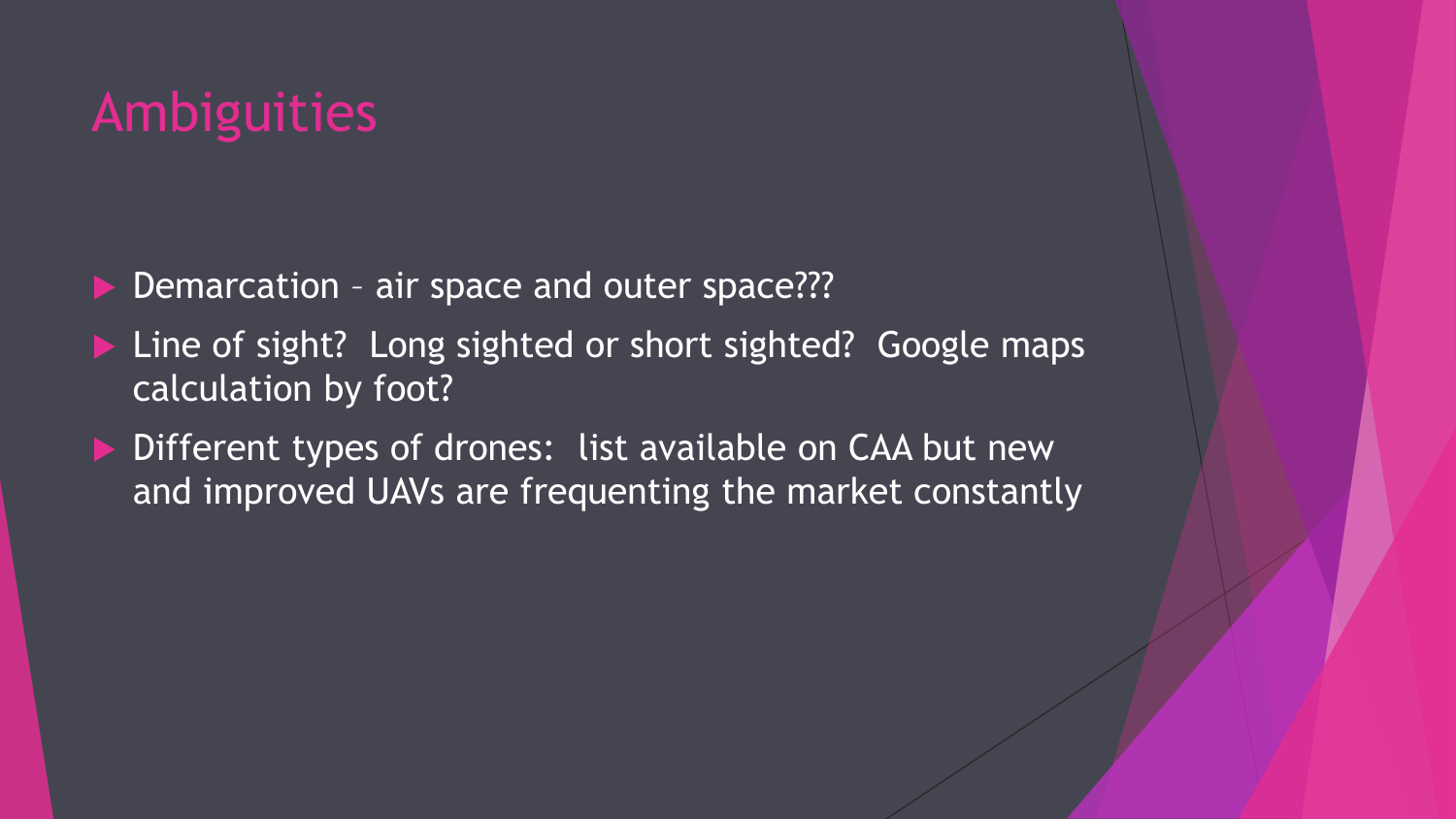#### Keeping up-to-date with changes and properly referencing / updating your terms and conditions

 $\blacktriangleright$  The standard terms and conditions will not be enough

- The importance of clear terms and conditions:
	- **Limit liability**
	- $\blacktriangleright$  Ensures compliance with the legislation
	- ▶ Pilot-in-command
	- $\blacktriangleright$  Exclusivity
	- ▶ Other steams of income IP?

 $\blacktriangleright$  The best way for companies to update their terms and conditions is to…….